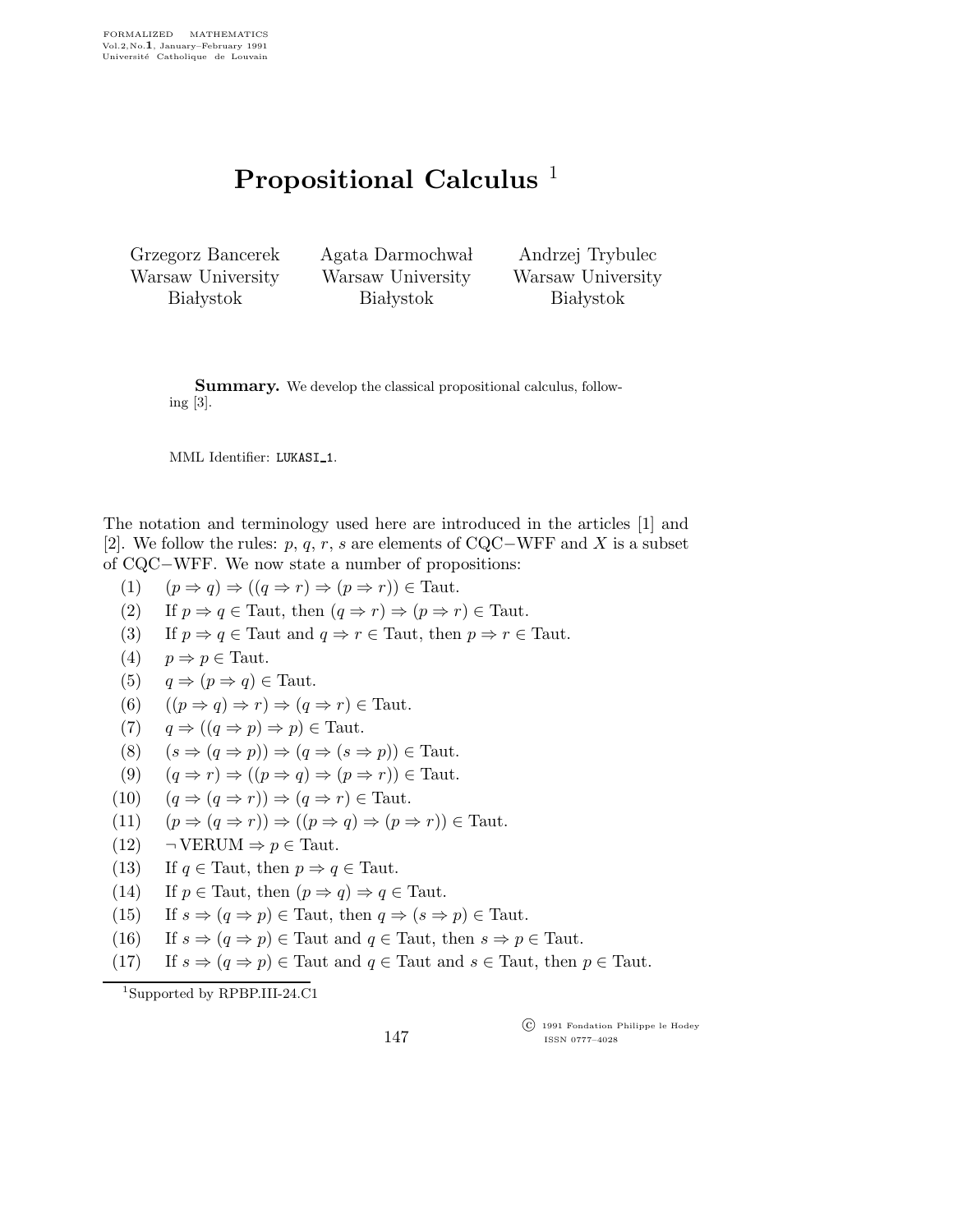(18) If  $q \Rightarrow (q \Rightarrow r) \in \text{Taut}, \text{ then } q \Rightarrow r \in \text{Taut}.$ (19) If  $p \Rightarrow (q \Rightarrow r) \in \text{Taut}, \text{ then } (p \Rightarrow q) \Rightarrow (p \Rightarrow r) \in \text{Taut}.$ (20) If  $p \Rightarrow (q \Rightarrow r) \in \text{Taut}$  and  $p \Rightarrow q \in \text{Taut}$ , then  $p \Rightarrow r \in \text{Taut}$ . (21) If  $p \Rightarrow (q \Rightarrow r) \in$  Taut and  $p \Rightarrow q \in$  Taut and  $p \in$  Taut, then  $r \in$  Taut. (22) If  $p \Rightarrow (q \Rightarrow r) \in$  Taut and  $p \Rightarrow (r \Rightarrow s) \in$  Taut, then  $p \Rightarrow (q \Rightarrow s) \in$ Taut. (23)  $p \Rightarrow$  VERUM  $\in$  Taut.  $(24) \quad (\neg p \Rightarrow \neg q) \Rightarrow (q \Rightarrow p) \in \text{Taut.}$  $(25) \quad \neg(\neg p) \Rightarrow p \in \text{Taut.}$  $(26)$   $(p \Rightarrow q) \Rightarrow (\neg q \Rightarrow \neg p) \in \text{Taut.}$ (27)  $p \Rightarrow \neg(\neg p) \in \text{Taut.}$ (28)  $(\neg(\neg p) \Rightarrow q) \Rightarrow (p \Rightarrow q) \in \text{Taut} \text{ and } (p \Rightarrow q) \Rightarrow (\neg(\neg p) \Rightarrow q) \in \text{Taut}.$ (29)  $(p \Rightarrow \neg(\neg q)) \Rightarrow (p \Rightarrow q) \in \text{Taut} \text{ and } (p \Rightarrow q) \Rightarrow (p \Rightarrow \neg(\neg q)) \in \text{Taut}.$ (30)  $(p \Rightarrow \neg q) \Rightarrow (q \Rightarrow \neg p) \in \text{Taut.}$ (31)  $(\neg p \Rightarrow q) \Rightarrow (\neg q \Rightarrow p) \in \text{Taut.}$ We now state a number of propositions: (32)  $(p \Rightarrow \neg p) \Rightarrow \neg p \in \text{Taut.}$ (33)  $\neg p \Rightarrow (p \Rightarrow q) \in \text{Taut.}$ (34)  $p \Rightarrow q \in$  Taut if and only if  $\neg q \Rightarrow \neg p \in$  Taut. (35) If  $\neg p \Rightarrow \neg q \in \text{Taut}, \text{ then } q \Rightarrow p \in \text{Taut}.$ (36)  $p \in$  Taut if and only if  $\neg(\neg p) \in$  Taut. (37)  $p \Rightarrow q \in$  Taut if and only if  $p \Rightarrow \neg(\neg q) \in$  Taut. (38)  $p \Rightarrow q \in$  Taut if and only if  $\neg(\neg p) \Rightarrow q \in$  Taut. (39) If  $p \Rightarrow \neg q \in \text{Taut}$ , then  $q \Rightarrow \neg p \in \text{Taut}$ . (40) If  $\neg p \Rightarrow q \in \text{Taut}, \text{ then } \neg q \Rightarrow p \in \text{Taut}.$ (41)  $\vdash (p \Rightarrow q) \Rightarrow ((q \Rightarrow r) \Rightarrow (p \Rightarrow r)).$ (42) If  $\vdash p \Rightarrow q$ , then  $\vdash (q \Rightarrow r) \Rightarrow (p \Rightarrow r)$ . (43) If  $\vdash p \Rightarrow q$  and  $\vdash q \Rightarrow r$ , then  $\vdash p \Rightarrow r$ . (44)  $\vdash p \Rightarrow p$ . (45)  $\vdash p \Rightarrow (q \Rightarrow p)$ . (46) If  $\vdash p$ , then  $\vdash q \Rightarrow p$ . (47)  $\vdash (s \Rightarrow (q \Rightarrow p)) \Rightarrow (q \Rightarrow (s \Rightarrow p)).$ (48) If  $\vdash p \Rightarrow (q \Rightarrow r)$ , then  $\vdash q \Rightarrow (p \Rightarrow r)$ . (49) If  $\vdash p \Rightarrow (q \Rightarrow r)$  and  $\vdash q$ , then  $\vdash p \Rightarrow r$ . (50)  $\vdash p \Rightarrow \text{VERUM} \text{ and } \vdash \neg \text{VERUM} \Rightarrow p.$ (51)  $\vdash p \Rightarrow ((p \Rightarrow q) \Rightarrow q)$ .  $(52)$   $\vdash (q \Rightarrow (q \Rightarrow r)) \Rightarrow (q \Rightarrow r).$ (53) If  $\vdash q \Rightarrow (q \Rightarrow r)$ , then  $\vdash q \Rightarrow r$ . (54)  $\vdash (p \Rightarrow (q \Rightarrow r)) \Rightarrow ((p \Rightarrow q) \Rightarrow (p \Rightarrow r)).$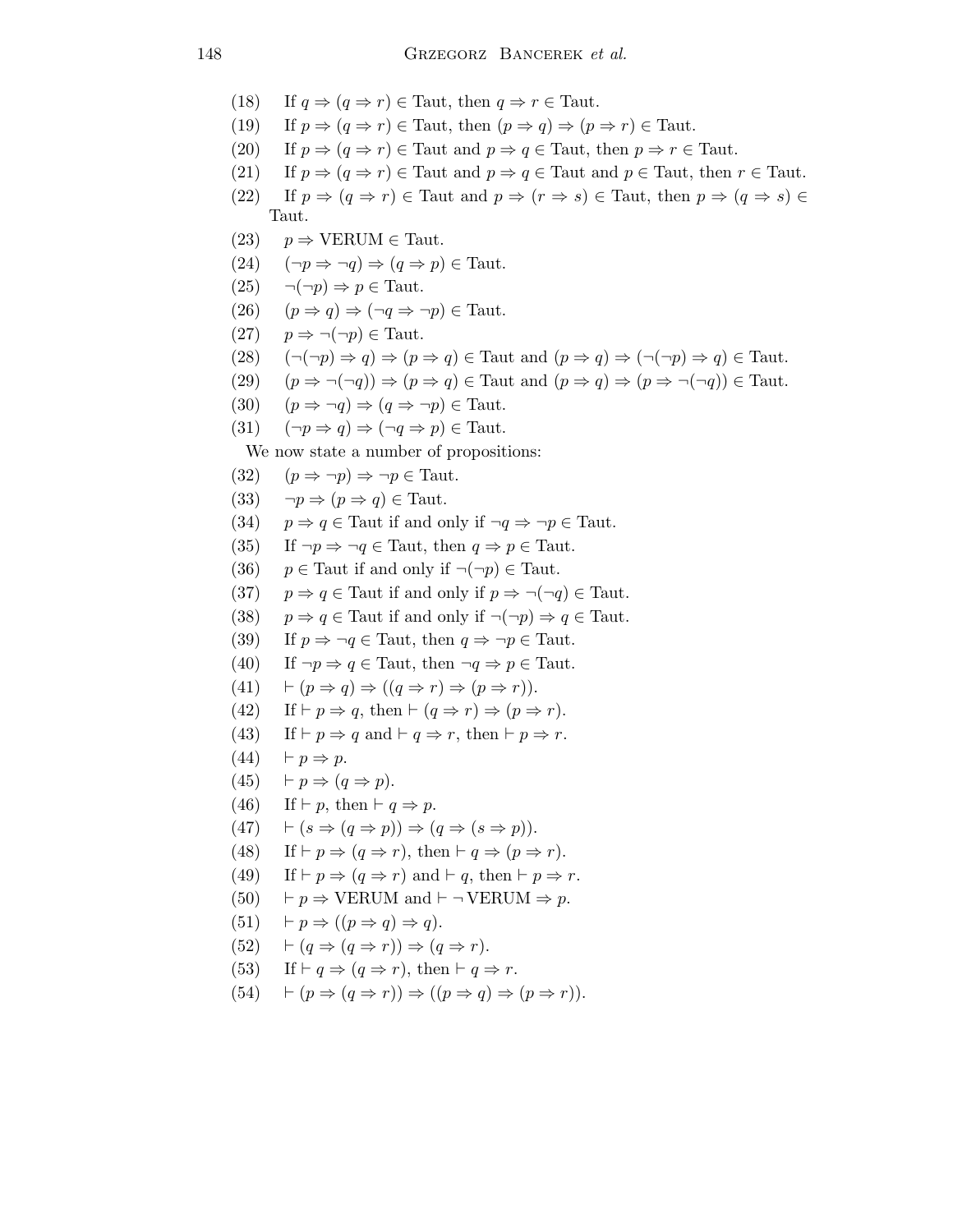(55) If  $\vdash p \Rightarrow (q \Rightarrow r)$ , then  $\vdash (p \Rightarrow q) \Rightarrow (p \Rightarrow r)$ . (56) If  $\vdash p \Rightarrow (q \Rightarrow r)$  and  $\vdash p \Rightarrow q$ , then  $\vdash p \Rightarrow r$ . (57)  $\vdash ((p \Rightarrow q) \Rightarrow r) \Rightarrow (q \Rightarrow r)$ . (58) If  $\vdash$   $(p \Rightarrow q) \Rightarrow r$ , then  $\vdash$   $q \Rightarrow r$ . (59)  $\vdash (p \Rightarrow q) \Rightarrow ((r \Rightarrow p) \Rightarrow (r \Rightarrow q)).$ (60) If  $\vdash p \Rightarrow q$ , then  $\vdash (r \Rightarrow p) \Rightarrow (r \Rightarrow q)$ . (61)  $\vdash (p \Rightarrow q) \Rightarrow (\neg q \Rightarrow \neg p).$  $(62)$   $\vdash (\neg p \Rightarrow \neg q) \Rightarrow (q \Rightarrow p).$ The following propositions are true: (63)  $\vdash \neg p \Rightarrow \neg q$  if and only if  $\vdash q \Rightarrow p$ .  $(64)$  ⊢  $p \Rightarrow \neg(\neg p)$ . (65)  $\vdash \neg(\neg p) \Rightarrow p$ . (66)  $\vdash \neg(\neg p)$  if and only if  $\vdash p$ . (67)  $\vdash (\neg(\neg p) \Rightarrow q) \Rightarrow (p \Rightarrow q)$ . (68)  $\vdash \neg(\neg p) \Rightarrow q$  if and only if  $\vdash p \Rightarrow q$ . (69)  $\vdash (p \Rightarrow \neg(\neg q)) \Rightarrow (p \Rightarrow q)$ . (70)  $\vdash p \Rightarrow \neg(\neg q)$  if and only if  $\vdash p \Rightarrow q$ .  $(71)$   $\vdash (p \Rightarrow \neg q) \Rightarrow (q \Rightarrow \neg p).$ (72) If  $\vdash p \Rightarrow \neg q$ , then  $\vdash q \Rightarrow \neg p$ . (73)  $\vdash (\neg p \Rightarrow q) \Rightarrow (\neg q \Rightarrow p).$ (74) If  $\vdash \neg p \Rightarrow q$ , then  $\vdash \neg q \Rightarrow p$ . (75) If  $X \vdash p \Rightarrow q$ , then  $X \vdash (q \Rightarrow r) \Rightarrow (p \Rightarrow r)$ . (76) If  $X \vdash p \Rightarrow q$  and  $X \vdash q \Rightarrow r$ , then  $X \vdash p \Rightarrow r$ .  $(77)$   $X \vdash p \Rightarrow p.$ (78) If  $X \vdash p$ , then  $X \vdash q \Rightarrow p$ . (79) If  $X \vdash p$ , then  $X \vdash (p \Rightarrow q) \Rightarrow q$ . (80) If  $X \vdash p \Rightarrow (q \Rightarrow r)$ , then  $X \vdash q \Rightarrow (p \Rightarrow r)$ . (81) If  $X \vdash p \Rightarrow (q \Rightarrow r)$  and  $X \vdash q$ , then  $X \vdash p \Rightarrow r$ . (82) If  $X \vdash p \Rightarrow (p \Rightarrow q)$ , then  $X \vdash p \Rightarrow q$ . (83) If  $X \vdash (p \Rightarrow q) \Rightarrow r$ , then  $X \vdash q \Rightarrow r$ . (84) If  $X \vdash p \Rightarrow (q \Rightarrow r)$ , then  $X \vdash (p \Rightarrow q) \Rightarrow (p \Rightarrow r)$ . (85) If  $X \vdash p \Rightarrow (q \Rightarrow r)$  and  $X \vdash p \Rightarrow q$ , then  $X \vdash p \Rightarrow r$ . (86)  $X \vdash \neg p \Rightarrow \neg q$  if and only if  $X \vdash q \Rightarrow p$ . (87)  $X \vdash \neg(\neg p)$  if and only if  $X \vdash p$ . (88)  $X \vdash p \Rightarrow \neg(\neg q)$  if and only if  $X \vdash p \Rightarrow q$ . (89)  $X \vdash \neg(\neg p) \Rightarrow q$  if and only if  $X \vdash p \Rightarrow q$ . (90) If  $X \vdash p \Rightarrow \neg q$ , then  $X \vdash q \Rightarrow \neg p$ . (91) If  $X \vdash \neg p \Rightarrow q$ , then  $X \vdash \neg q \Rightarrow p$ . (92) If  $X \vdash p \Rightarrow \neg q$  and  $X \vdash q$ , then  $X \vdash \neg p$ .